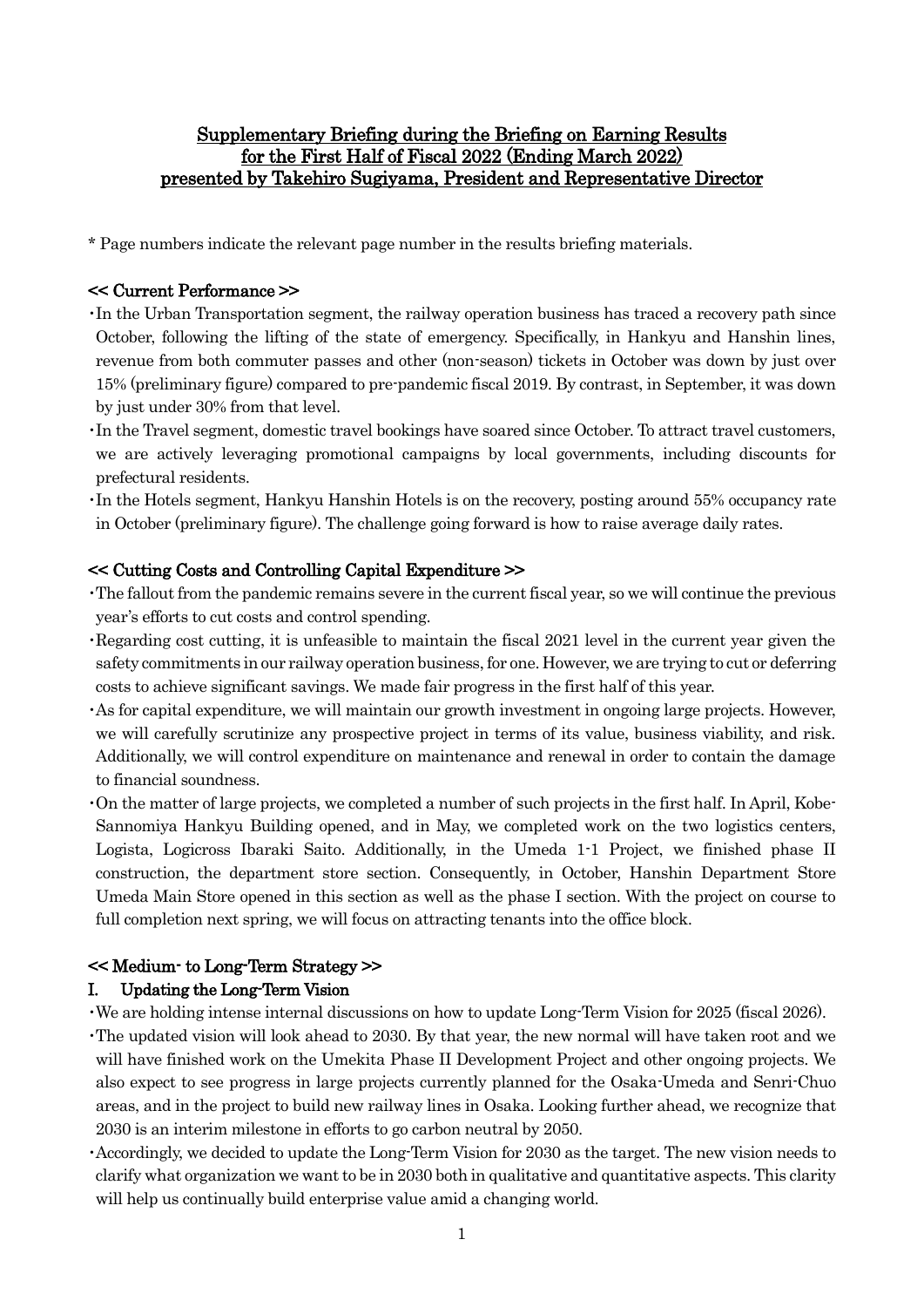## II. Strategic Priorities for the Medium- to Long-Term

・We will need to formulate medium- to long-term approaches that include the four strategic priorities below.

## 1. Build profitability and streamline business processes through digital transformation

- ・The first strategic priority is to build profitability and streamline business processes through digital transformation.
- ・To build profitability, we will launch new products and services that cater to pandemic-driven changes in lifestyle and progress in digitalization. In the railway operation business, for example, we are considering providing premium seating (seats reserved for a surcharge; see p.61). For Takarazuka Revue, we are developing new content for digital streaming (see p.62). These initiatives will help grow the customer base and increase profitability.
- ・Another idea concerns the customer data each business holds. As described on p.60, we want to share this data throughout the group and then use it for digital marketing with a view to generating new demand.
- ・As for streamlining, it is imperative that we use robotics and IoT-driven technology in workplaces throughout the group in order to improve productivity. We will accelerate efforts to achieve this.

## 2. Strengthen our profitability

- ・The second strategic priority is to strengthen our profitability.
- ・Many of our businesses, especially those in the Urban Transportation, Real Estate (real estate leasing business), and Hotels segments, are dependent on real assets. As such, their fixed expenses make up a relatively large percentage of total expenses. Thus, the key to strengthening the revenue structure is to reduce the fixed expenses or convert them to variable costs. To that end, each business must go further in streamlining and saving labor. In the case of railways, for example, we need to radically overhaul station and maintenance operations.
- ・Meanwhile, in businesses such as those in the Entertainment and Travel segments, the key to improving earning capacity is to attract new customers by effectively using digital streaming and online advertising.
- ・Thus, we will increase the viability of our businesses by raising the operating income margin and lowering the break-even point, while respecting the particularities of each business.

## 3. Contribute to SDGs

・The third strategic priority is to contribute to the SDGs.

- ・We are forging ahead with sustainable managementin accordance with our Sustainability Declaration. Last May, we endorsed the recommendations of the Task Force on Climate-Related Financial Disclosures (TCFD), and since then we have followed the TCFD disclosure framework (see p.43). Furthermore, we will soon issue our first sustainability bonds. The bonds will fund the Umeda 1-1 Project.
- ・Society increasingly expects the private sector to contribute toward the Sustainability Agenda. To play our part in the effort to go carbon neutral and achieve the SDGs, we will need to contribute substantial funds. We are willing to do this, as we see it as part of our corporate social responsibility (although we must also balance such spending with fiscal health and ensure a return on investment). Accordingly, we will incorporate SDG action into future medium-term management plans as well as our Long-Term Vision.